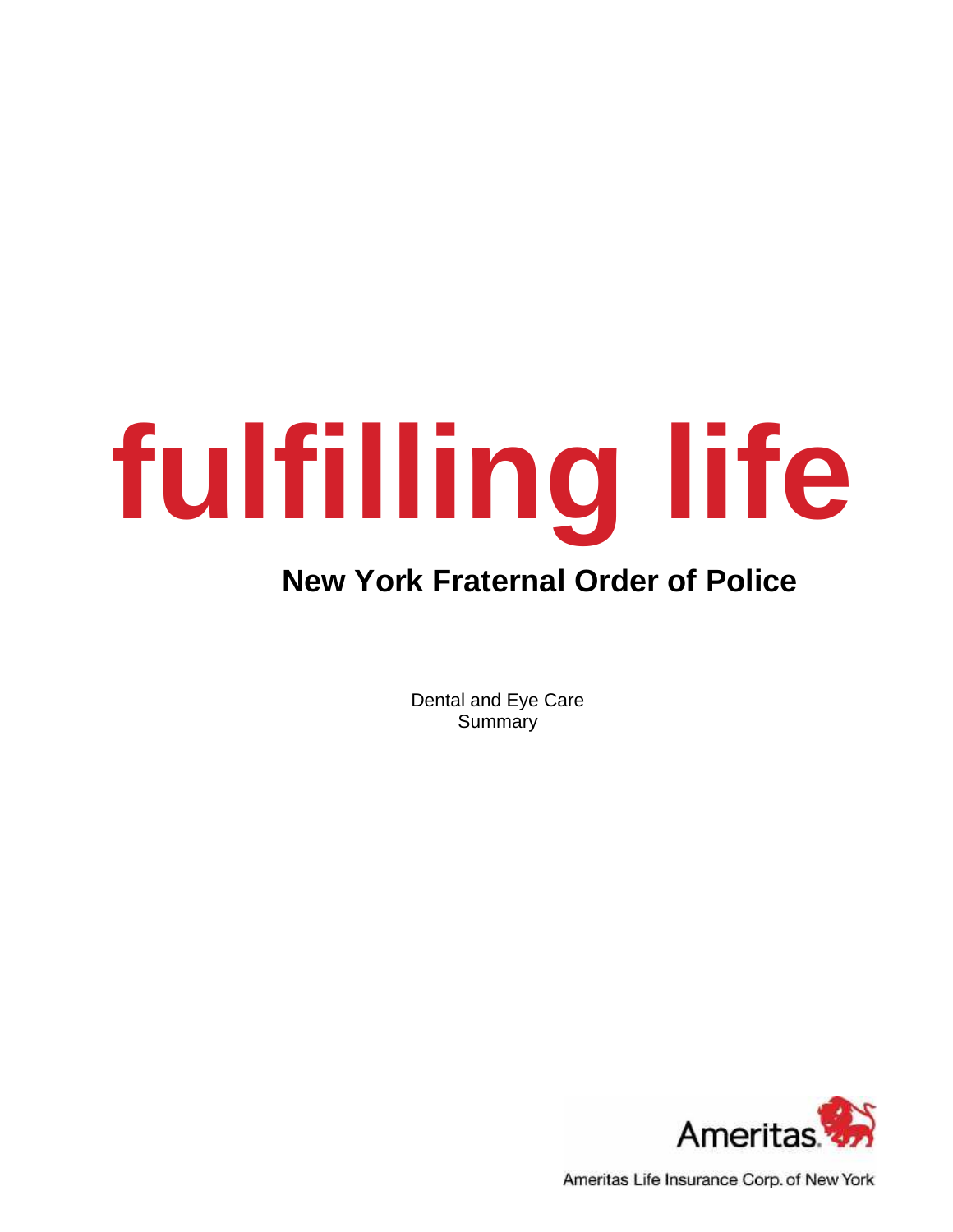## **New York Fraternal Order of Police**

*Plan Design Summary*



| <b>Dental Summary</b><br>Proposed Effective Date: 6/1/2022                                                                     |                       |                       |                       |                       |  |
|--------------------------------------------------------------------------------------------------------------------------------|-----------------------|-----------------------|-----------------------|-----------------------|--|
|                                                                                                                                | <b>Low Plan</b>       | Low Plan              | <b>High Plan</b>      | <b>High Plan</b>      |  |
|                                                                                                                                | <b>Down State</b>     | <b>Up State</b>       | <b>Down State</b>     | <b>Up State</b>       |  |
|                                                                                                                                |                       |                       |                       |                       |  |
| <b>Plan Benefit</b>                                                                                                            |                       |                       |                       |                       |  |
| Type 1                                                                                                                         | 100%                  | 100%                  | 100%                  | 100%                  |  |
| Type 2                                                                                                                         | 50%                   | 50%                   | 90%                   | 90%                   |  |
| Type 3                                                                                                                         | 50%                   | 50%                   | 60%                   | 60%                   |  |
| <b>Deductible</b>                                                                                                              | \$25/Calendar Year    | \$25/Calendar Year    | \$25/Calendar Year    | \$25/Calendar Year    |  |
|                                                                                                                                | Applies to Type 1,2&3 | Applies to Type 1,2&3 | Applies to Type 1,2&3 | Applies to Type 1,2&3 |  |
|                                                                                                                                | \$75/family           | \$75/family           | \$75/family           | \$75/family           |  |
| Maximum (per person)                                                                                                           | \$1,000/Calendar Year | \$1,000/Calendar Year | \$1,500/Calendar Year | \$1,500/Calendar Year |  |
| <b>PPO</b>                                                                                                                     | Passive PPO           | Passive PPO           | Passive PPO           | Passive PPO           |  |
| <b>Allowance</b><br>Type 1                                                                                                     | 90th U&C              | 90th U&C              | 90th U&C              | 90th U&C              |  |
| Type 2                                                                                                                         | 90th U&C              | 90th U&C              | 90th U&C              | 90th U&C              |  |
| Type 3                                                                                                                         | 90th U&C              | 90th U&C              | 90th U&C              | 90th U&C              |  |
| <b>Waiting Period</b>                                                                                                          | None                  | None                  | None                  | None                  |  |
| <b>LASIK Advantage®</b>                                                                                                        | None                  | None                  | None                  | None                  |  |
| <b>Annual Open Enrollment</b>                                                                                                  | Included              | Included              | Included              | Included              |  |
| <b>Monthly Rates</b>                                                                                                           |                       |                       |                       |                       |  |
| <b>Fraternal Member</b>                                                                                                        | \$53.96               | \$46.36               | \$75.36               | \$65.20               |  |
| <b>Fraternal Member &amp; Spouse</b>                                                                                           | \$110.32              | \$94.76               | \$153.52              | \$132.80              |  |
| <b>Fraternal Member &amp; Child(ren)</b>                                                                                       | \$127.12              | \$108.48              | \$172.76              | \$148.20              |  |
| <b>Fraternal Member &amp; Family</b>                                                                                           | \$183.52              | \$156.88              | \$250.96              | \$215.80              |  |
|                                                                                                                                |                       |                       |                       |                       |  |
| Rates are guaranteed for 12 monhs following the effective date listed above.                                                   |                       |                       |                       |                       |  |
| Rates include: home address mailing.                                                                                           |                       |                       |                       |                       |  |
| PLEASE NOTE: Rates assume enrollment in our electronic certificate (eCert) program. If you choose to receive paper             |                       |                       |                       |                       |  |
| certificates, monthly rates will increase \$.20 per fraternal member. Premiums are calculated considering a health insurer fee |                       |                       |                       |                       |  |
| required under the Affordable Care Act (ACA). Plan designs and rates are subject to change in accordance with the ACA.         |                       |                       |                       |                       |  |
|                                                                                                                                |                       |                       |                       |                       |  |

## **Participation Requirements**

| Jntar\ | งluntarv | luntarv | วluntarv |
|--------|----------|---------|----------|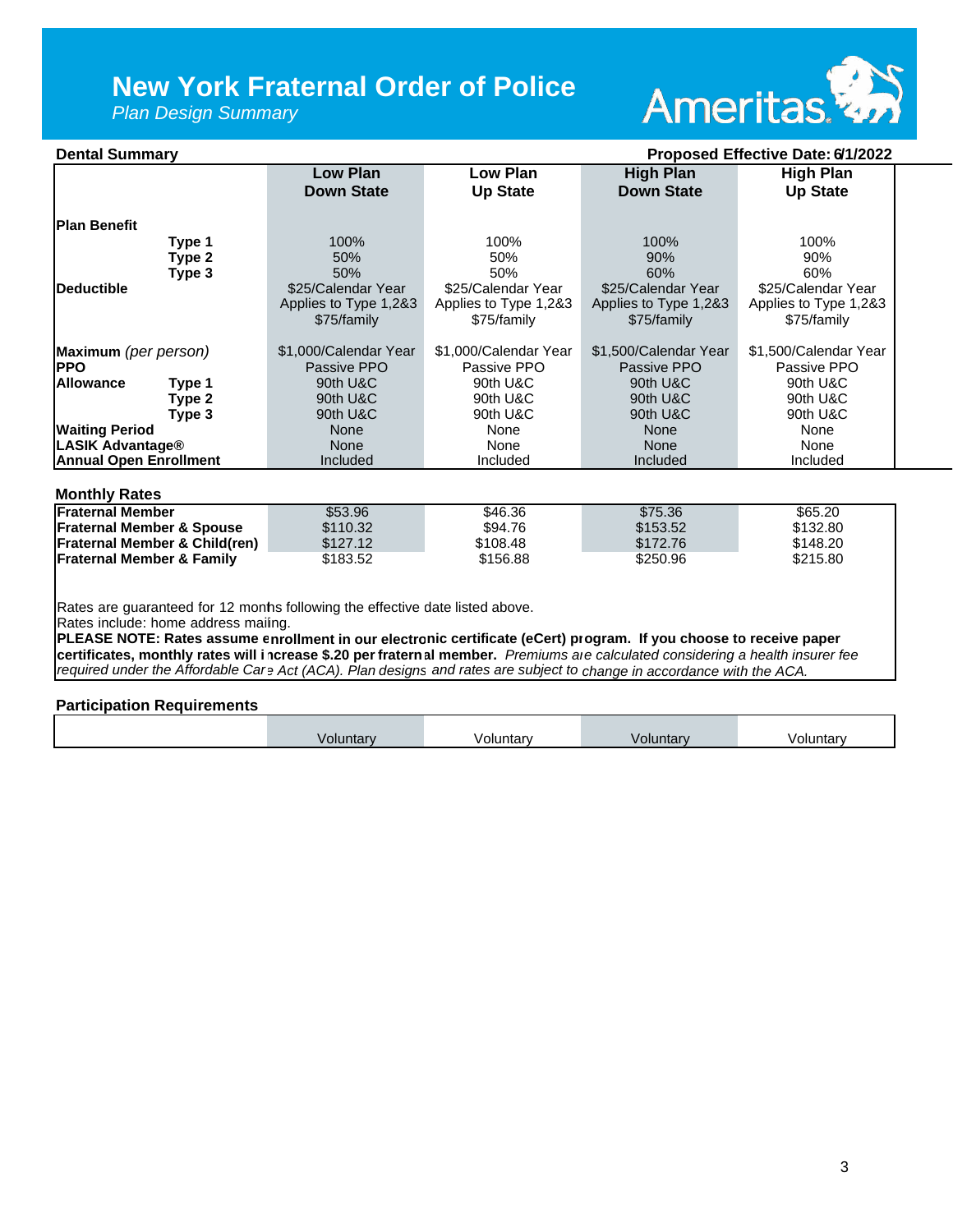# **New York Fraternal Order of Police**

*Covered Procedure Summary*



|                    | <b>Low Plan</b>                | <b>Low Plan</b>                | <b>High Plan</b>                  | <b>High Plan</b>              |
|--------------------|--------------------------------|--------------------------------|-----------------------------------|-------------------------------|
|                    | <b>Down State</b>              | <b>Up State</b>                | <b>Down State</b>                 | <b>Up State</b>               |
| <b>Plan Design</b> | 100/50/50                      | 100/50/50                      | 100/90/60                         | 100/90/60                     |
| <b>Summary</b>     | \$25/Calendar Year             | \$25/Calendar Year             | \$25/Calendar Year                | \$25/Calendar Year            |
|                    | Applies to Type 1,2&3          | Applies to Type 1,2&3          | Applies to Type 1,2&3             | Applies to Type 1,2&3         |
|                    | \$75/family                    | \$75/family                    | \$75/family                       | \$75/family                   |
|                    | \$1,000                        | \$1,000                        | \$1,500                           | \$1,500                       |
| Type 1             | <b>Routine Exam</b>            | <b>Routine Exam</b>            | <b>Routine Exam</b>               | Routine Exam                  |
| Procedure          | (2 per benefit period)         | (2 per benefit period)         | (2 per benefit period)            | (2 per benefit period)        |
| (Frequency)        | <b>Bitewing X-rays</b>         | <b>Bitewing X-rays</b>         | <b>Bitewing X-rays</b>            | <b>Bitewing X-rays</b>        |
|                    | (1 per benefit period)         | (1 per benefit period)         | (1 per benefit period)            | (1 per benefit period)        |
|                    | Full Mouth/Panoramic X-        | Full Mouth/Panoramic X-        | Full Mouth/Panoramic X-           | Full Mouth/Panoramic X-       |
|                    | rays                           | rays                           | rays                              | rays                          |
|                    | (1 in 5 years)                 | (1 in 5 years)                 | $(1 \text{ in } 5 \text{ years})$ | (1 in 5 years)                |
|                    | Periapical X-rays              | Periapical X-rays              | Periapical X-rays                 | Periapical X-rays             |
|                    | Cleaning                       | Cleaning                       | Cleaning                          | Cleaning                      |
|                    | (2 per benefit period)         | (2 per benefit period)         | (2 per benefit period)            | (2 per benefit period)        |
|                    | Fluoride for Children 13 and - | Fluoride for Children 13 and - | Fluoride for Children 13 and -    | Fluoride for Children 13 and  |
|                    | under                          | under                          | under                             | under                         |
|                    | (1 per benefit period)         | (1 per benefit period)         | (1 per benefit period)            | (1 per benefit period)        |
|                    | Sealants (age 13 and           | Sealants (age 13 and           | Sealants (age 13 and              | Sealants (age 13 and          |
|                    | under)                         | under)                         | under)                            | under)                        |
| Type 2             | <b>Restorative Amalgams</b>    | <b>Restorative Amalgams</b>    | <b>Restorative Amalgams</b>       | <b>Restorative Amalgams</b>   |
| Procedure          | <b>Restorative Composites</b>  | <b>Restorative Composites</b>  | <b>Restorative Composites</b>     | <b>Restorative Composites</b> |
| (Frequency)        | Denture Repair                 | Denture Repair                 | Denture Repair                    | Denture Repair                |
|                    | Simple Extractions             | Simple Extractions             | <b>Simple Extractions</b>         | Simple Extractions            |
| Type 3             | <b>Space Maintainers</b>       | <b>Space Maintainers</b>       | <b>Space Maintainers</b>          | <b>Space Maintainers</b>      |
| Procedure          | Onlays                         | Onlays                         | Onlays                            | Onlays                        |
| (Frequency)        | Crowns                         | Crowns                         | Crowns                            | Crowns                        |
|                    | (1 in 10 years per tooth)      | (1 in 10 years per tooth)      | (1 in 10 years per tooth)         | (1 in 10 years per tooth)     |
|                    | Crown Repair                   | Crown Repair                   | Crown Repair                      | Crown Repair                  |
|                    | Endodontics (nonsurgical)      | Endodontics (nonsurgical)      | Endodontics (nonsurgical)         | Endodontics (nonsurgical)     |
|                    | Endodontics (surgical)         | Endodontics (surgical)         | Endodontics (surgical)            | Endodontics (surgical)        |
|                    | Periodontics (nonsurgical)     | Periodontics (nonsurgical)     | Periodontics (nonsurgical)        | Periodontics (nonsurgical)    |
|                    | Periodontics (surgical)        | Periodontics (surgical)        | Periodontics (surgical)           | Periodontics (surgical)       |
|                    | Prosthodontics (fixed          | Prosthodontics (fixed          | Prosthodontics (fixed             | Prosthodontics (fixed         |
|                    | bridge; removable              | bridge; removable              | bridge; removable                 | bridge; removable             |
|                    | complete/partial dentures)     | complete/partial dentures)     | complete/partial dentures)        | complete/partial dentures)    |
|                    | (1 in 10 years)                | (1 in 10 years)                | (1 in 10 years)                   | (1 in 10 years)               |
|                    | <b>Complex Extractions</b>     | <b>Complex Extractions</b>     | <b>Complex Extractions</b>        | <b>Complex Extractions</b>    |
|                    | Anesthesia                     | Anesthesia                     | Anesthesia                        | Anesthesia                    |
|                    |                                |                                |                                   |                               |

*Current Dental Terminology* © American Dental Association.